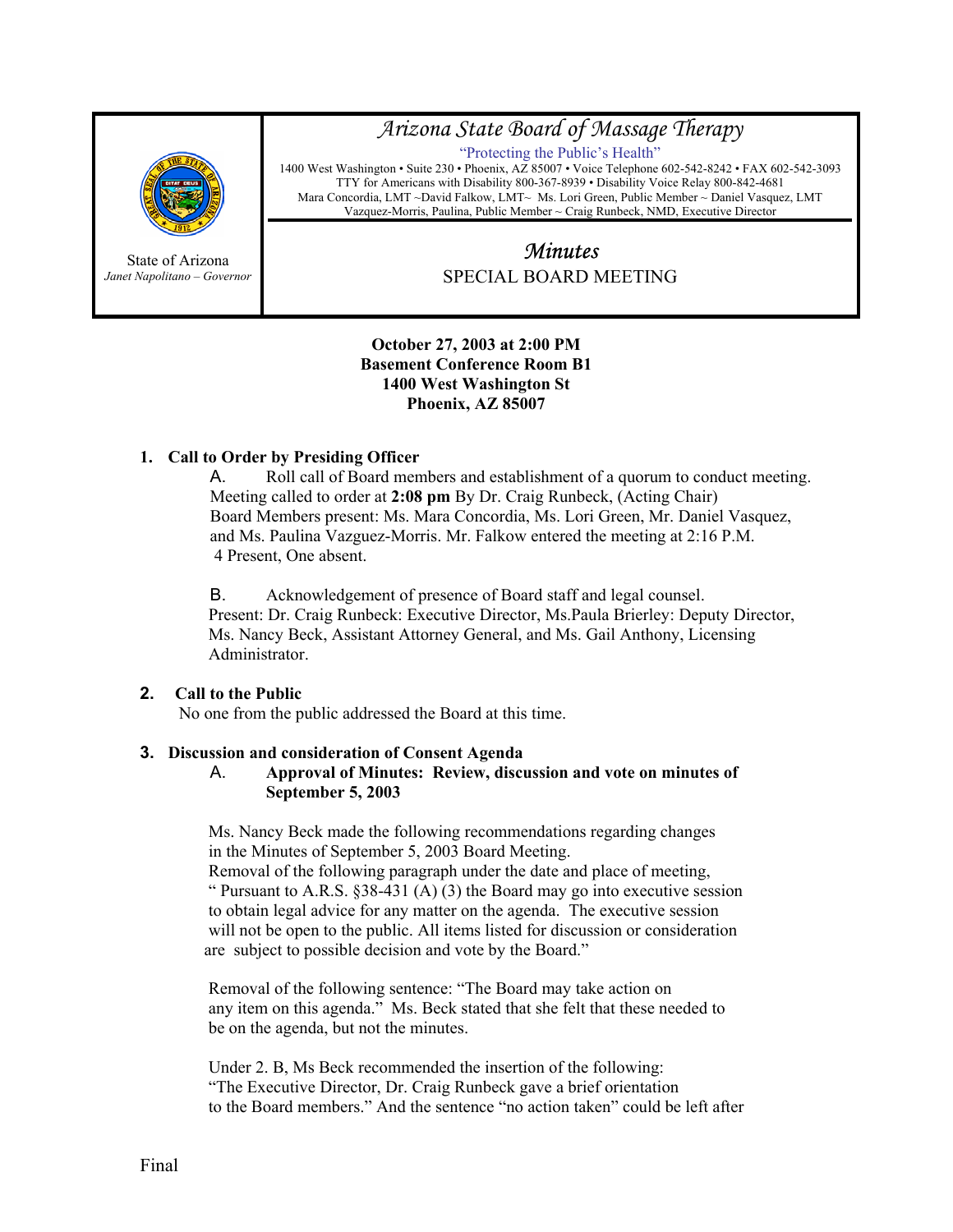the insertion.

 Under 2. E., in the sentence under the bolded paragraph, Ms. Beck suggested remove the word "appointing", and replace it with "election."

 Under item 2. F, Ms Beck suggested inserting the following: "Dr. Runbeck presented the budget to the Board".

 Under item 2. G, Ms. Beck recommended that more information is needed to be added to the minutes regarding this item. After discussion and consideration by the Board, it was decided that the minutes would be rewritten, and presented to the Board for a vote at the next meeting.

Acting Chair Dr. Runbeck asked the Board's permission to move on to item 5 in the agenda at this point in the meeting, and return to item 4 later. The Board agreed with this, and item 4 was moved under item 5 (3).

#### **4. Regulatory Matters**

#### A **Nominations and Vote for Arizona State Board of Massage Therapy Interim Officers.**

This item was held until later in the meeting.

#### **The Board returned to this item that had been moved from earlier in the meeting.**

After discussion and consideration by the Board, Mr. Vasquez moved to have Dr. Runbeck continue to chair the meetings until the Board voted on the election of officers in January of 2004, Second by Mr. Falkow. Motion carried 4 Ayes, One Absent.

#### **5. Discussion and Consideration of Administrative and Procedural Matters**

(1) Proposed Massage Therapy Rules.

At the beginning of the discussion of the proposed rules, Ms. Beck asked if the rules writer had the draft from the association in hand at the writing of these rules, Dr. Runbeck answered, yes. Ms. Beck voiced her opinion that this is regrettable because a lot of opposition was voiced at the last meeting regarding the proposed rules from the association.

Discussion on the proposed rules continued by the Board, item number 8 regarding the number of massage therapist applications believed to be received by the Board was questioned by Ms. Concordia. Dr. Runbeck noted that this number would be adjusted to reflect a probable increase to 5,000 to 6,000 applications.

The Board agreed the following sentence on page two needs clarification by the rules writer: "The Board will also realize a moderate to substantial benefit from the new application forms because applicants should find it easier to apply and thus have fewer questions and make fewer mistakes that require Board attention."

Item number 10 on page three was question; Dr. Runbeck stated that a hearing would be scheduled, regarding the public hearing of the rules package. It was suggested by Ms.Beck that the word "fees" be inserted into the sentence under R4-15-101

number 3, "application packet" after the word "forms."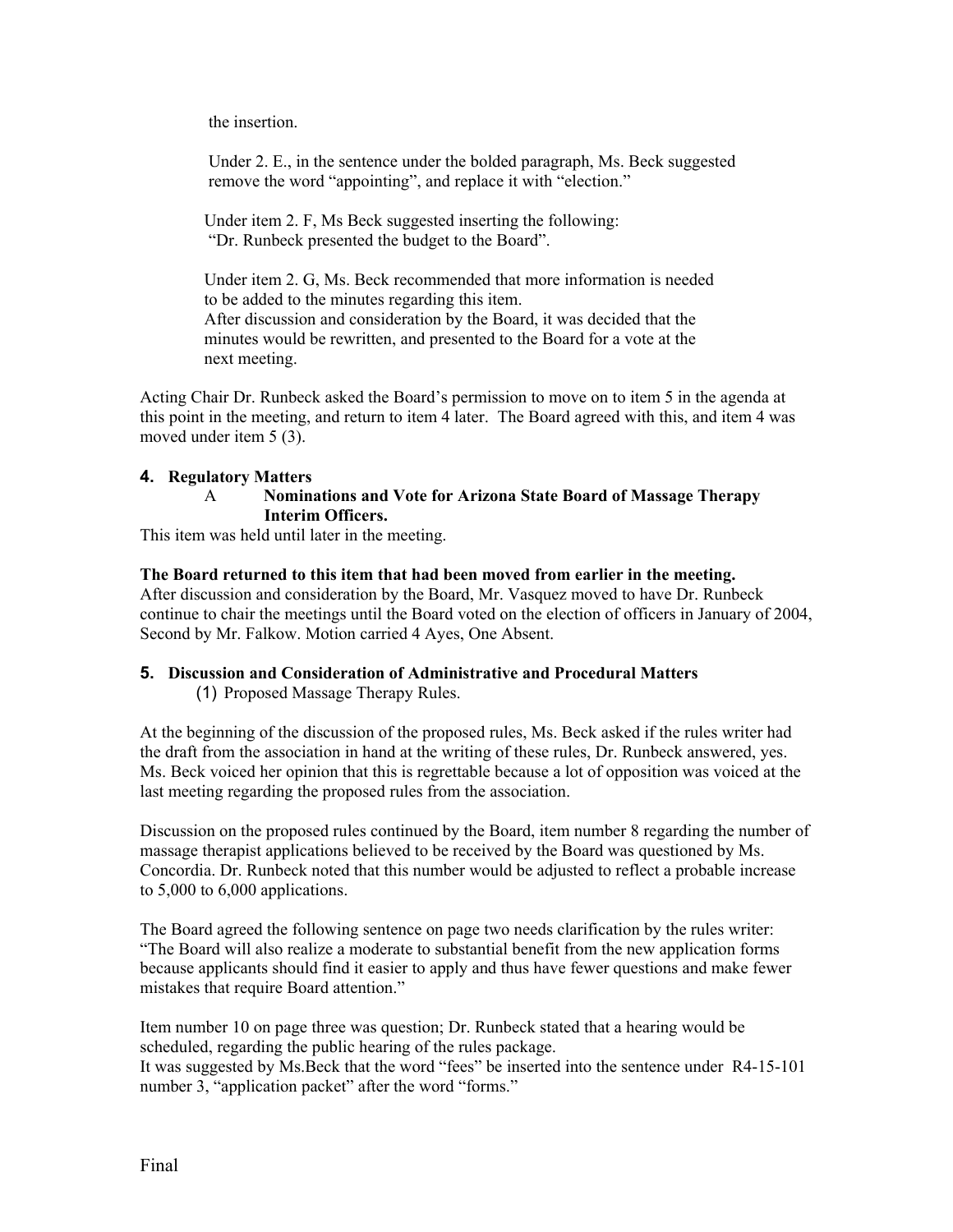Dr. Runbeck suggested under R4-15-101 1., add letter G: (" *specialized"* ) accrediting body recognized by the United States Dept. of Education.

Under R4-15-101 number 5 "clock hours' be changed from"60 minute period" to "50 minute period."

Under R4-15-101 number 7, Ms. Beck commented that she thought that this was too vague and that it needed to be more specific.

Under R4-15-101 number 8 Good moral character, it was decided that, i. Rape, ii Sexual abuse, iii Actual or threatened violence or actual use of a weapon of violence, and iv. The illegal use, sale, or distribution of a controlled substance be remove. However, it is still under discussion if number 8 should be removed completely. It was pointed out that this is redundant, in that this language appears in the law under 32-4252 and 32-4222. It was suggested by Ms. Beck that the board ask the rules writer if the language appears there for a specific reason.

Under number 8 B. it was suggested that the word "involving" possibly be changed to "convicted," but again the need to ask the rules writer if there is a specific reason the word "involving" is used.

On item C., Possibly strike the language: is not on "criminal probation". Ms. Beck feels this is beyond the statutory authority of the Board, again, clarify with the rules writer.

Under F., has not practiced without the required license in the state or in another jurisdiction within the United States within two years preceding the date of the application, it was suggested that "two years" be changed to "five years" for reasons of consistency.

Under R4-15-101 number 11, the question was brought up as to why this is defined here, because it is already defined in statute. If the rules writer thinks there is a specific need for the definition, the Board feels the language should include "enrolled in an approved school."

Under number 12., delete the word "therapy" after: Therapeutic Massage, and after Bodywork.

Under number 13., the words "Provisional License": were questioned. Dr. Runbeck stated he had spoken to the rules writer regarding this issue. Dr. Runbeck stated that this is for the "grandfathering purpose" and that if someone received a provisional license by the Board, it would become a regular license at time of renewal.

It was stated by Ms. Beck that the word "provisional" is an odd use of the word; however, the statute requires it. Dr. Runbeck stated that he had spoken to the rules writer regarding the use of "provisional," and that the rules writer felt it was acceptable.

Ms. Beck questioned if number 15, defining "practice of massage therapy" was this needed? Dr. Runbeck said he was under the impression that if it is defined in statute, it does not have to be defined again in rule.

A discussion was entered into by the Board, regarding R4-15-101 number 16., during this discussion it was discovered that the Board had too many questions regarding this item, the most pending was the definition of "Self-Supportive as a massage therapist" and how the board was going to regulate this. It was suggested by Dr. Runbeck that he would take a look at how the Acupuncture Board developed this, and perhaps get guidance from them since they have similar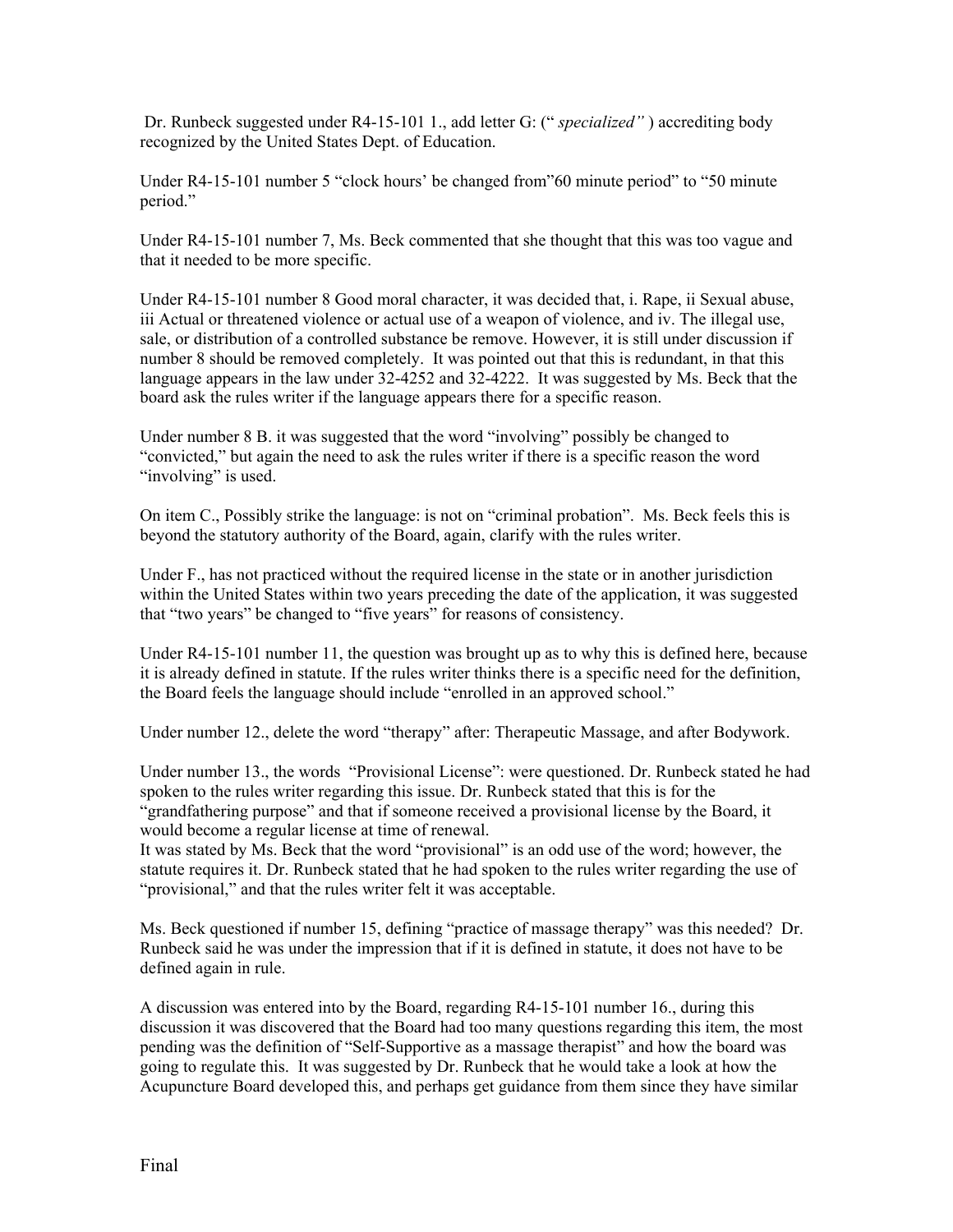statute. The information gained would be brought back to the Board by Dr. Runbeck, for further discussion on this matter.

Under number 17, discussion was entered into by the Board regarding the definition of "Supervised Instruction" and "Board approved school". Would this supervised instruction also be allowed to take place at an off site or extension site of the school. Some of the Board members were hesitant to allow this, unless "supervised instruction" was clearly defined. Ms. Beck stated that under statue 32-4221 b, 2(A), it states "Direct Supervision". Dr Runbeck suggested then that the Board would have to clearly define what "Direct Supervision" would mean.

Under R4-15-102 A (1), Dr. Runbeck stated the application fee should be changed to \$204.00, the reason being is that there are plans to prorate the application fee, and the amount comes to \$8.50 prorated per month, X a 24 month period, which equals \$204.00. Dr. Runbeck wanted to stager the renewals of the licenses between one and two years. Ms. Beck brought up the fact that statute states the Board has to issue a two year license. After more discussion by the Board, it was clear that this issue needed further attention, and was not going to be resolved at that time. Dr. Runbeck agreed to have further discussion with the rules writer and Ms. Beck on this issue and would bring back the information and the issue to the Board.

Under C., the Board shall charge "25" per page; this should be changed to "25 cents."

 Under D., the word "application" should be inserted before license, and the word "or", should be changed to "on."

The board required clarification from Dr. Runbeck on F., Dr. Runbeck stated that his intent was to have written confirmation from the National board, in the form of a transcript. The question was brought up about the reference to national certification number. Does everyone who takes the national test get issued a number, even if they do not pass the exam? Dr. Runbeck was going to look into this further. After discussion by the Board, it was agreed that they would leave in the number of hours at 500 in the rules, and let the accrediting body figure out what the number of hours should be, therefore, G. i. – xii should be deleted.

The rules writer placed the following question on the rules copy, under  $R4-15-201$  (A) (3): Do you want letters from health care providers or any on else attesting to applicant's good moral character? The Boards decision was no.

The Statements under R4-15-201 B (1) and (3) need to be added to R4 15-202, "Application for a provisional license", and R4-15-203, "Application for a License by Reciprocity."

R4-15-202 A (1) (A)., remove "accredited college", and replace with "approved school."

Under number 4, include after, "effective date of this chapter", "May 12, 2003."

Under R4-15-203 B., the Board discussed the issue of the National Certification Board the (NCTMB), and decided that the words "other agency" needed to be left in after Ms. Beck pointed out that the language "other agency" is stated in the statute.

**A 5 minute break was taken at 4:20 pm Meeting was back in session at 4:25 pm.**